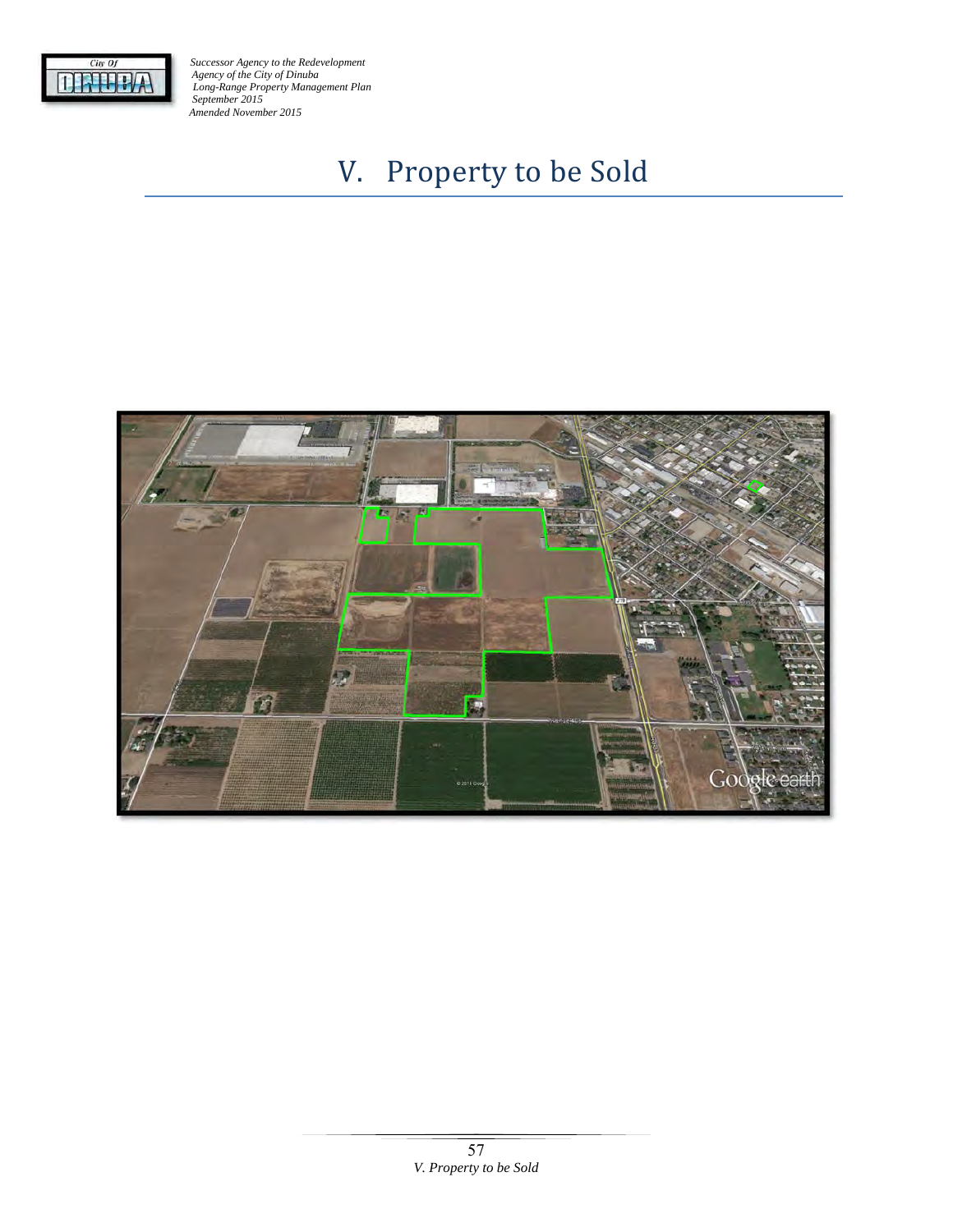

# *Site No. 16: Vacant Avenue 412 Commercial / Industrial Property*

| Address: | Avenue 412  |
|----------|-------------|
|          | 017-273-001 |
| $APNs$ : |             |
|          | 017-320-001 |
|          | 017-320-003 |
|          | 017-020-041 |
|          | 017-020-042 |
|          | 017-020-047 |
|          | 017-020-051 |
|          |             |



Google earth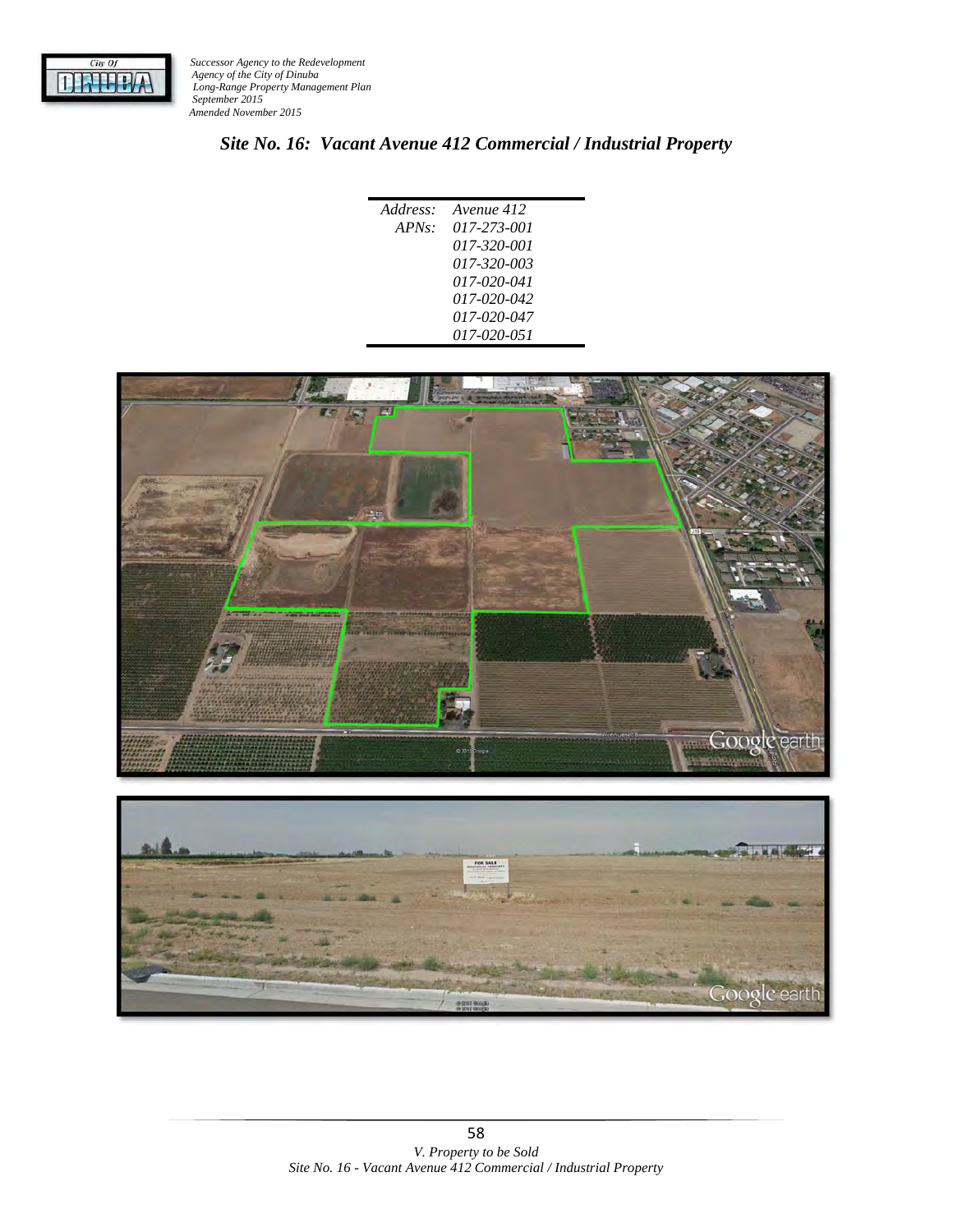

# *Site No. 16: Vacant Avenue 412 Commercial / Industrial Property*



## *A. Permissible Use (HSC § 34191.5 (c)(2)):*

Site No. 16 is the Vacant Avenue 412 Commercial / Industrial Property (the "Vacant Commercial / Industrial Property") and is proposed to be sold by the Successor Agency.

#### *B. Acquisition of Property (HSC § 34191.5 (c)(1)(A) and § 34191.5 (c)(1)(B)):*

The Vacant Commercial / Industrial Property was acquired by the Agency in several transactions and carries a total Book Value of \$1,119,124. The following table details the property records:

| <b>Acquisition Details of the Vacant Surabian Drive Commercial / Industrial Property</b> |                         |                   |                                     |  |  |
|------------------------------------------------------------------------------------------|-------------------------|-------------------|-------------------------------------|--|--|
| <b>APN</b>                                                                               | <b>Acquisition Date</b> | <b>Book Value</b> | Original APNs as Acquired by Agency |  |  |
| 017-273-001                                                                              | Aug 1996                | \$350,000         | $017 - 020 - 045$                   |  |  |
| 017-320-001                                                                              |                         |                   |                                     |  |  |
| 017-320-003                                                                              |                         |                   |                                     |  |  |
| 017-020-041                                                                              | May 2005                | \$472,782         |                                     |  |  |
| 017-020-042                                                                              |                         |                   |                                     |  |  |
| 017-020-047                                                                              | June 2005               | \$155,273         | 017-020-44                          |  |  |
| 017-020-051                                                                              | Oct 2008                | \$141,069         | 017-020-033                         |  |  |
|                                                                                          |                         |                   | 017-020-034                         |  |  |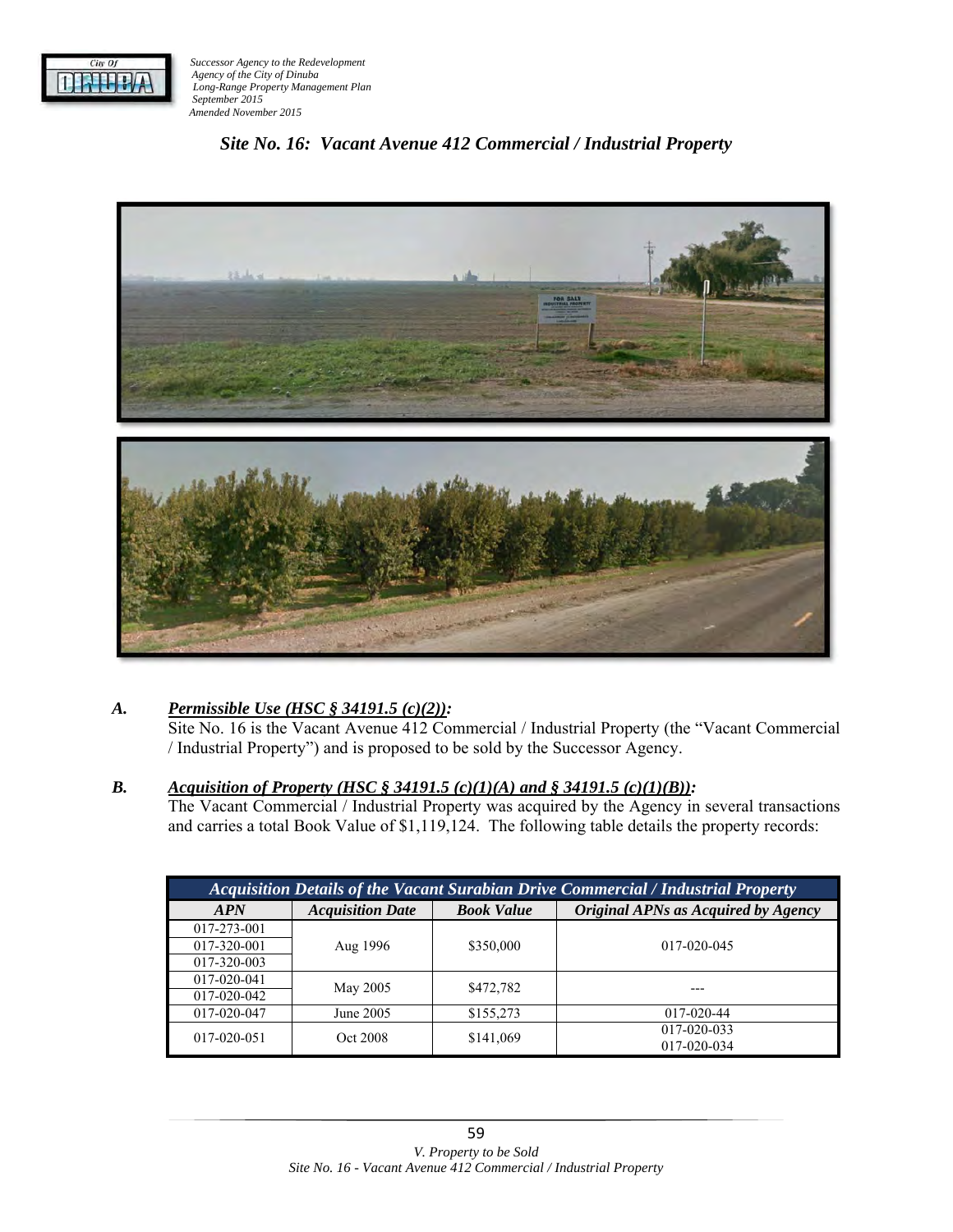

## *Site No. 16: Vacant Avenue 412 Commercial / Industrial Property*

The Vacant Commercial / Industrial Property was acquired by the Agency in order to meet the revitalization goals of City and the Agency to alleviate the existence and spread of physical and economic blight. The estimated current value (the "ECV") of the Vacant Commercial / Industrial Property is approximately \$1,668,169.

On March 8, 2011, pursuant to City Council Resolution 2011-12, the City of Dinuba approved the acquisition of real property from the Dinuba Redevelopment Agency. On March 27, 2012, pursuant to City Council Resolution 2012-20, the City of Dinuba approved the reversal of said acquisition. On March 27, 2012, pursuant to Successor Agency Resolution 2012-03, the Successor Agency accepted the transfer of real property from the City of Dinuba, thereby commencing the recovery process of the real property originally owned by the former Redevelopment Agency. Quitclaim deeds will be recorded by December 31, 2015.

#### *C. Site Information (HSC § 34191.5 (c)(1)(C)):*

The Vacant Commercial / Industrial Property consists of seven (7) parcels (APNs: 017-273-001; 017-320-001, -003; 017-020-041, -042, -047, -051) totaling 66.75 acres located on the north by Avenue 412, on the east by S. Alta Avenue, on the south by Avenue 408 and on the west by Monte Vista Drive.

The Vacant Commercial / Industrial Property is located in three (3) zoning districts: (i) the Light Industrial District (M-1) in which this land use designation applies to areas designated light industrial on the general plan for various types of less intense industrial plants and related activities; (ii) General Commercial District (C-4) in which this land use designation applies to establishments engaged in servicing equipment, materials and products, but which do not require the manufacturing, assembly, pack-aging or processing of articles or merchandise for distribution and retail sale; and (iv) Resource Conservation, Public Use and Open Space District (RCO) in which this land use designation is intended to provide for permanent open spaces in areas of the community which exhibit scenic qualities, recreation potential, and which are designated as open space, school, ponding basin, or public facility by the general plan.

#### *D. Estimated Current Value (HSC § 34191.5 (c)(1)(D)):*

To determine the ECV for the Vacant Commercial / Industrial Property, a comparable sales analysis was conducted by the Successor Agency in September 2015, through the National Data Collective. No comparable sales were located for properties zoned commercial and/or industrial. As a result, comparable sales were used for properties zoned agricultural. The ECV was determined to be approximately \$1,668,169.

Local factors were not taken into consideration in determining the ECV of this site. Therefore, the actual value of the property may vary significantly from the ECV. The ECV is only a rough estimate planning number and should not be relied upon as a basis for actual value. The real value of the property cannot be determined without an appraisal.

#### *E. Site Revenues (HSC § 34191.5 (c)(1)(E)):*

There are no site revenues generated from the Vacant Commercial / Industrial Property.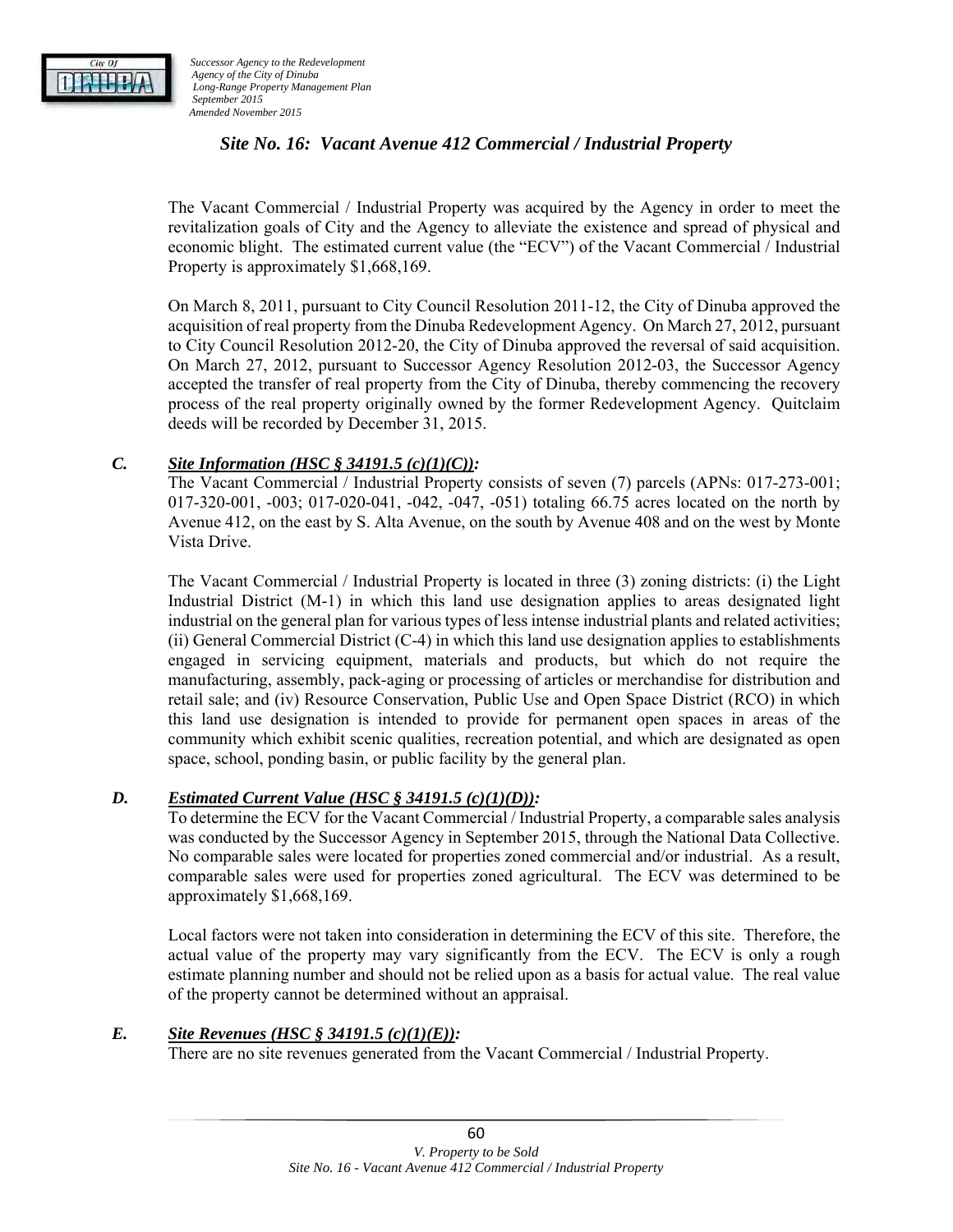

## *Site No. 16: Vacant Avenue 412 Commercial / Industrial Property*

*F. History of Environmental Contamination (HSC § 34191.5 (c)(1)(F)):*

There is no history of environmental contamination or reports in conjunction with the Vacant Commercial / Industrial Property.22

#### *G. Potential for Transit Oriented Development (TOD) and the Advancement of Planning Objectives of the Successor Agency (HSC § 34191.5 (c)(1)(G)):*

There is no potential for a TOD in conjunction with Vacant Commercial / Industrial Property.

Selling the Vacant Commercial / Industrial Property advances the planning objectives of the Successor Agency and the City to develop and revitalize this area of the community through the creation of opportunities for private investment in the City.

#### *H. History of Previous Development Proposals and Activity (HSC § 34191.5 (c)(1)(H)):*

There is no history of previous development proposals and activity in conjunction with the Vacant Commercial / Industrial Property.

#### *I. Disposition of Property:*

The Successor Agency proposes to sell the Vacant Commercial / Industrial Property in accordance with the Successor Agency's policies and procedures for property disposition as shown in Exhibit "A" Section I. Purchase and Sale Procedures.

The ECV of the Vacant Commercial / Industrial Property is approximately \$1,668,169.

#### *Date of estimated current value* – September 2015

*Value Basis* – The ECV was determined by a comparable sales analysis using the National Data Collective subscription service. The ECV is approximately \$1,668,169.

Local factors that may affect land value were not taken into consideration. Therefore, the actual value of the property may vary greatly from the ECV. The ECV is only a planning number and should not be relied upon as a basis for actual value.

*Proposed sale date* – TBD and subject to the Successor Agency's implementation of its policies and procedures for property disposition as shown in Exhibit "A."

*Proposed sale value* – TBD and subject to a fair market appraisal conducted by a licensed appraiser.

The Successor Agency notes that in the environment of AB 1484, it may not be possible to achieve appraised values. The Successor Agency will be in charge of the process seeking to achieve successful marketing of properties, and will act with reasonable diligence. However, the constraints and environment of AB 1484 militate against maximizing prices. The actual sales prices to be realized will be a function of what a willing buyer is willing to pay under circumstances where

<sup>22</sup> http://geotracker.waterboards.ca.gov/map/?CMD=runreport&myaddress=Avenue+412+%26+Road+74+dinuba%2C+ca+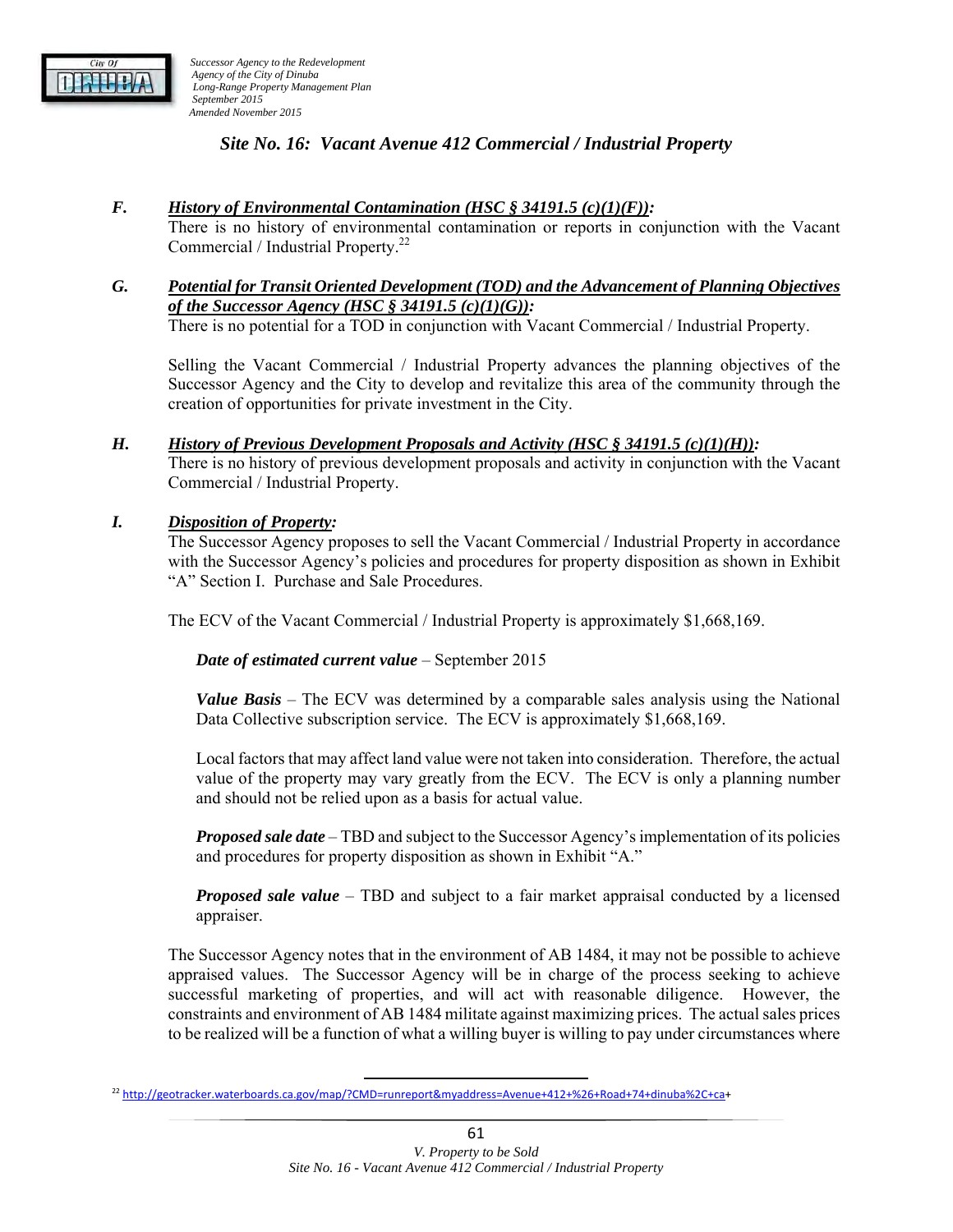

## *Site No. 16: Vacant Avenue 412 Commercial / Industrial Property*

there will be no seller financing and dispositions will be subject to Oversight Board approval. There is no reason to think that book values will be realized.

#### *J. Implementation of the Long-Range Property Management Plan:*

Following the approval of the LRPMP by the DOF, the Successor Agency will implement the LRPMP.

For properties to be sold, implementation will include distribution of any land sales proceeds for enforceable obligations and/or distributed as property tax to the taxing entities. Due to the vagaries associated with the sale of land, such as uncertainties concerning the timing of sale and the price that would be realized, it is not feasible to precisely state in the LRPMP how the funds will be used. In that regard, once an agreement is reached with respect to the purchase and sale of a property, the agreement will be presented to the Oversight Board for concurrence. The Oversight Board's approval will be evidenced by a resolution that will be submitted to DOF and, per the HSC, is subject to DOF's review. That resolution will include or refer to a staff report which describes with greater particularity, once more facts are known, how the proceeds of sale will be distributed. As noted in Section I – Introduction of the LRPMP, the LRPMP provides that proceeds of the sale may be used for enforceable obligations and/or distributed as property tax to the taxing entities through the County Auditor-Controller. The need to retain some or all of the proceeds of sale for enforceable obligations will depend on whether there is a short-fall in RPTTF in the ROPS cycle during which the escrow is anticipated to close. If a short-fall were to occur in the RPTTF at that time, then all or a portion of the sale proceeds should be used to fulfill an enforceable obligation with any remaining sale proceeds then distributed as property tax to the taxing entities through the County Auditor-Controller. If there is not a short-fall in RPTTF at the time of close of escrow, then land sale proceeds would be distributed as property tax to the taxing entities through the County Auditor-Controller in a manner described at the time of Oversight Board approval as to a particular property sale. Since it is impossible to foresee when and if a short-fall in the RPTTF may occur, or when the property will be sold, the use of the sale proceeds cannot be specifically determined at this time and, therefore, cannot be stated with greater particularity in the LRPMP. However, it is clear that at the time a sale takes place, the sale will be brought back to the Oversight Board and will be subject to review.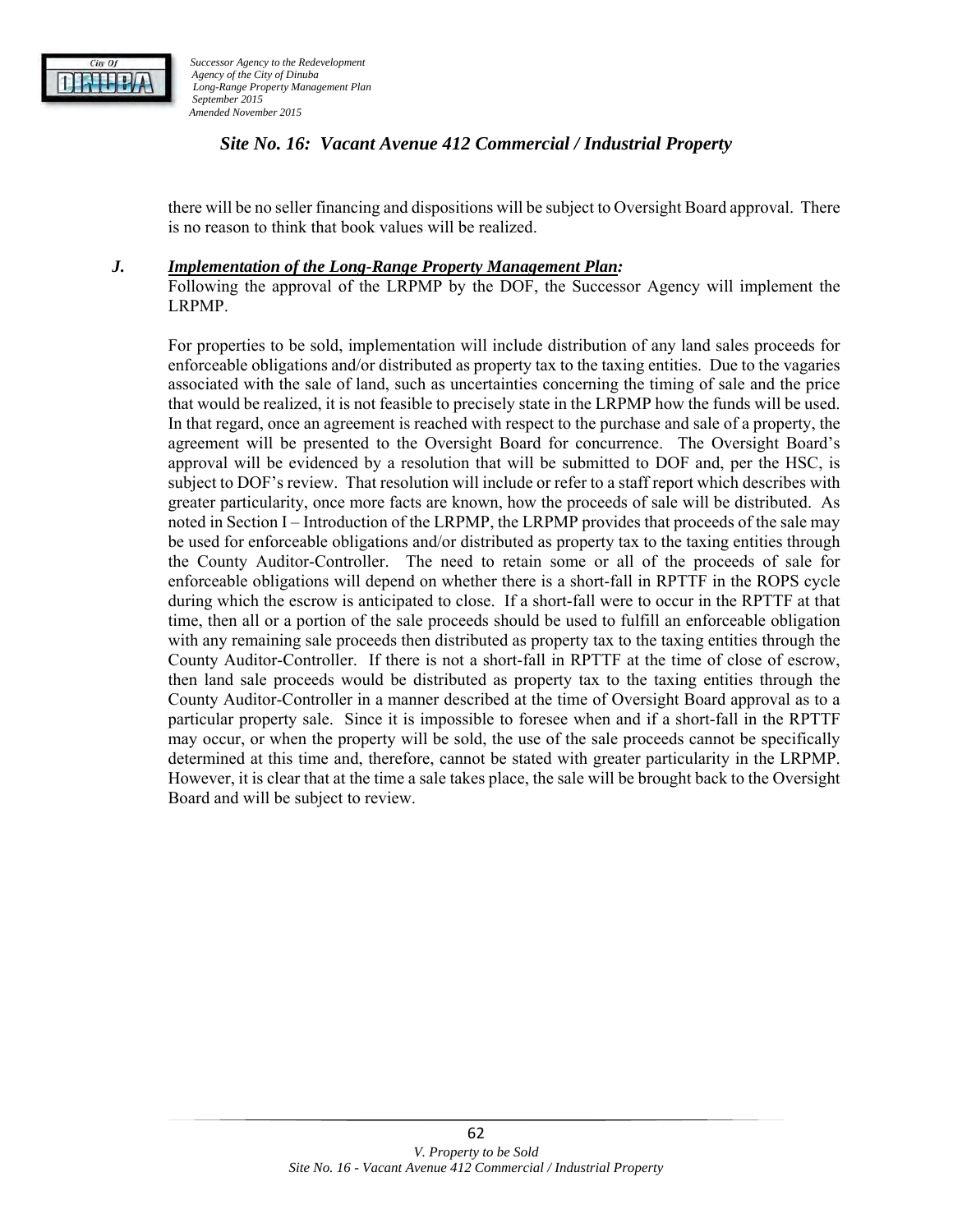

## *Site No. 17: Vacant Avenue 412 Industrial Property*

*Address: APN: Avenue 412 017-020-049* 



## *A. Permissible Use (HSC § 34191.5 (c)(2)):*

Site No. 17 is the Vacant Avenue 412 Industrial Property (the "Vacant Industrial Property") and is proposed to be sold by the Successor Agency.

## *B. Acquisition of Property (HSC § 34191.5 (c)(1)(A) and § 34191.5 (c)(1)(B)):*

The Vacant Industrial Property was acquired by the Agency in October 2008 and carries a Book Value of \$51,764. The following table details the property records: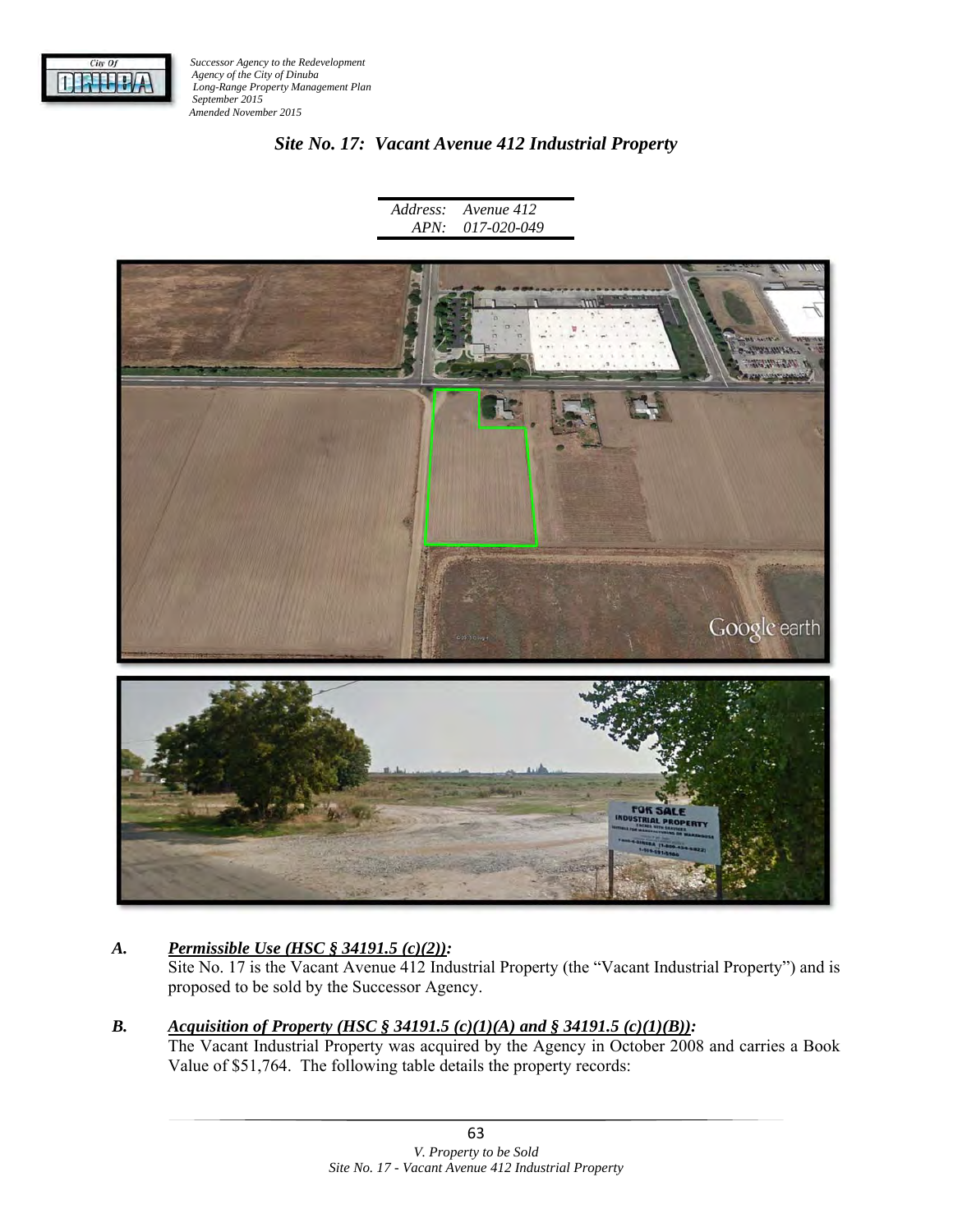## *Site No. 17: Vacant Avenue 412 Industrial Property*

| Acquisition Details of the Vacant Surabian Drive Commercial / Industrial Property |                         |                   |                                     |  |  |
|-----------------------------------------------------------------------------------|-------------------------|-------------------|-------------------------------------|--|--|
| <b>APN</b>                                                                        | <b>Acquisition Date</b> | <b>Book Value</b> | Original APNs as Acquired by Agency |  |  |
| 017-020-049                                                                       | Oct 2008                | \$51.764          | 017-020-039                         |  |  |

The Vacant Industrial Property was acquired by the Agency in order to meet the revitalization goals of City and the Agency to alleviate the existence and spread of physical and economic blight. The estimated current value (the "ECV") of the Vacant Industrial Property is approximately \$312,276.

#### *C. Site Information (HSC § 34191.5 (c)(1)(C)):*

The Vacant Industrial Property consists of one (1) 3.13-acre parcel (APN: 017-020-049) and is locate on the southeast corner of Avenue 412 and Monte Vista Drive.

The Vacant Industrial Property is located in the Light Industrial District (M-1). The M-1 land use designation applies to areas designated light industrial on the general plan for various types of less intense industrial plants and related activities.

#### *D. Estimated Current Value (HSC § 34191.5 (c)(1)(D)):*

To determine the ECV for the Vacant Industrial Property, a comparable sales analysis was conducted by the Successor Agency in September 2015, through the National Data Collective. The ECV was determined to be approximately \$312,276.

Local factors were not taken into consideration in determining the ECV of this site. Therefore, the actual value of the property may vary significantly from the ECV. The ECV is only a rough estimate planning number and should not be relied upon as a basis for actual value. The real value of the property cannot be determined without an appraisal.

## *E. Site Revenues (HSC § 34191.5 (c)(1)(E)):*

There are no site revenues generated from the Vacant Industrial Property.

- *F. History of Environmental Contamination (HSC § 34191.5 (c)(1)(F)):* There is no history of environmental contamination or reports in conjunction with the Vacant Industrial Property.23
- *G. Potential for Transit Oriented Development (TOD) and the Advancement of Planning Objectives of the Successor Agency (HSC § 34191.5 (c)(1)(G)):*  There is no potential for a TOD in conjunction with Vacant Industrial Property.

Selling the Vacant Industrial Property advances the planning objectives of the Successor Agency and the City to develop and revitalize this area of the community through the creation of opportunities for private investment in the City.

<sup>23</sup> http://geotracker.waterboards.ca.gov/map/?CMD=runreport&myaddress=Avenue+412+%26+Road+74+dinuba%2C+ca+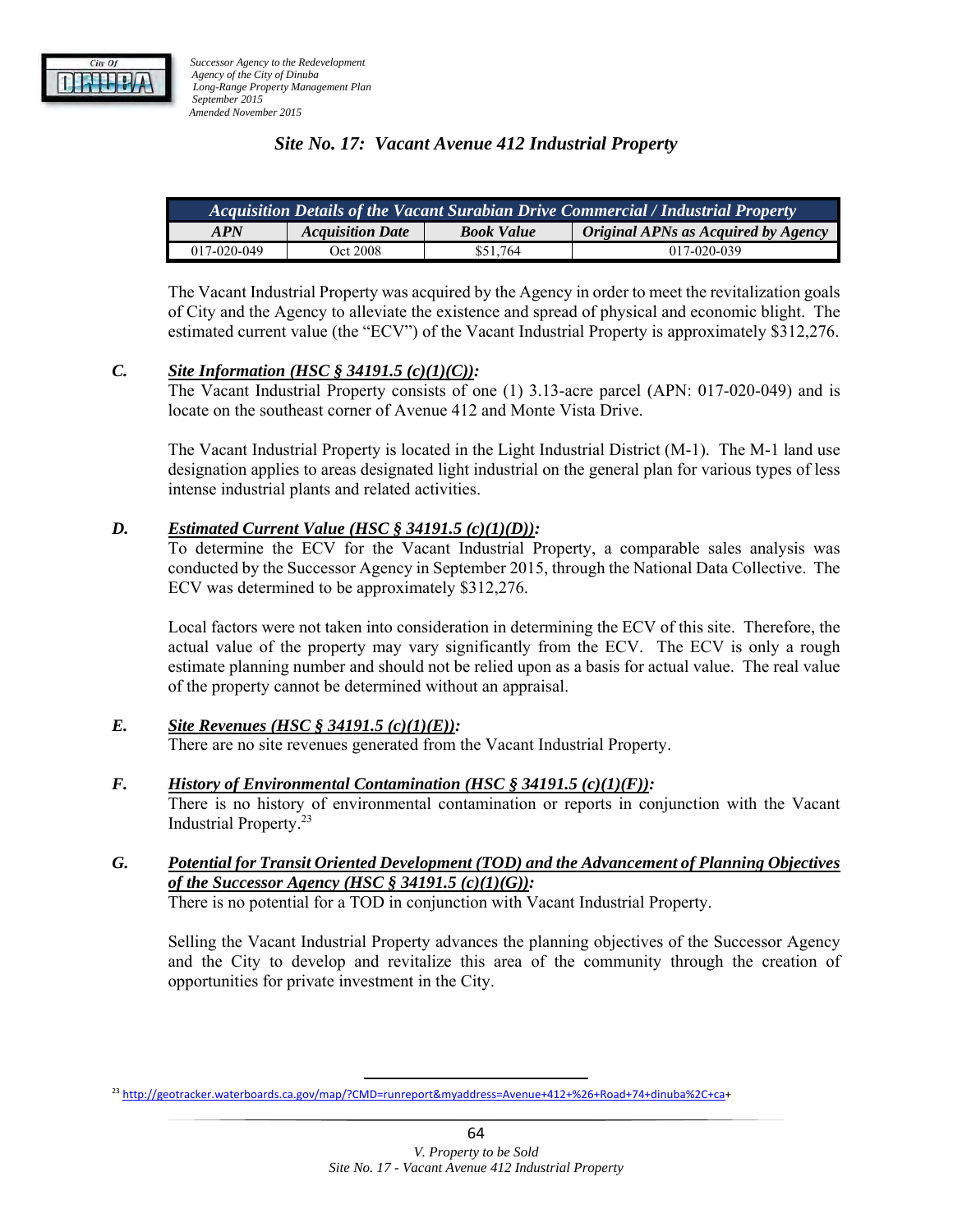

## *Site No. 17: Vacant Avenue 412 Industrial Property*

#### *H. History of Previous Development Proposals and Activity (HSC § 34191.5 (c)(1)(H)):*

There is no history of previous development proposals and activity in conjunction with the Vacant Industrial Property.

#### *I. Disposition of Property:*

The Successor Agency proposes to sell the Vacant Industrial Property in accordance with the Successor Agency's policies and procedures for property disposition as shown in Exhibit "A" Section I. Purchase and Sale Procedures.

The ECV of the Vacant Industrial Property is approximately \$312,276.

*Date of estimated current value* – September 2015

*Value Basis* – The ECV was determined by a comparable sales analysis using the National Data Collective subscription service. The ECV is approximately \$312,276.

Local factors that may affect land value were not taken into consideration. Therefore, the actual value of the property may vary greatly from the ECV. The ECV is only a planning number and should not be relied upon as a basis for actual value.

*Proposed sale date* – TBD and subject to the Successor Agency's implementation of its policies and procedures for property disposition as shown in Exhibit "A."

*Proposed sale value* – TBD and subject to a fair market appraisal conducted by a licensed appraiser.

The Successor Agency notes that in the environment of AB 1484, it may not be possible to achieve appraised values. The Successor Agency will be in charge of the process seeking to achieve successful marketing of properties, and will act with reasonable diligence. However, the constraints and environment of AB 1484 militate against maximizing prices. The actual sales prices to be realized will be a function of what a willing buyer is willing to pay under circumstances where there will be no seller financing and dispositions will be subject to Oversight Board approval. There is no reason to think that book values will be realized.

#### *J. Implementation of the Long-Range Property Management Plan:*

Following the approval of the LRPMP by the DOF, the Successor Agency will implement the LRPMP.

For properties to be sold, implementation will include distribution of any land sales proceeds for enforceable obligations and/or distributed as property tax to the taxing entities. Due to the vagaries associated with the sale of land, such as uncertainties concerning the timing of sale and the price that would be realized, it is not feasible to precisely state in the LRPMP how the funds will be used. In that regard, once an agreement is reached with respect to the purchase and sale of a property, the agreement will be presented to the Oversight Board for concurrence. The Oversight Board's approval will be evidenced by a resolution that will be submitted to DOF and, per the HSC, is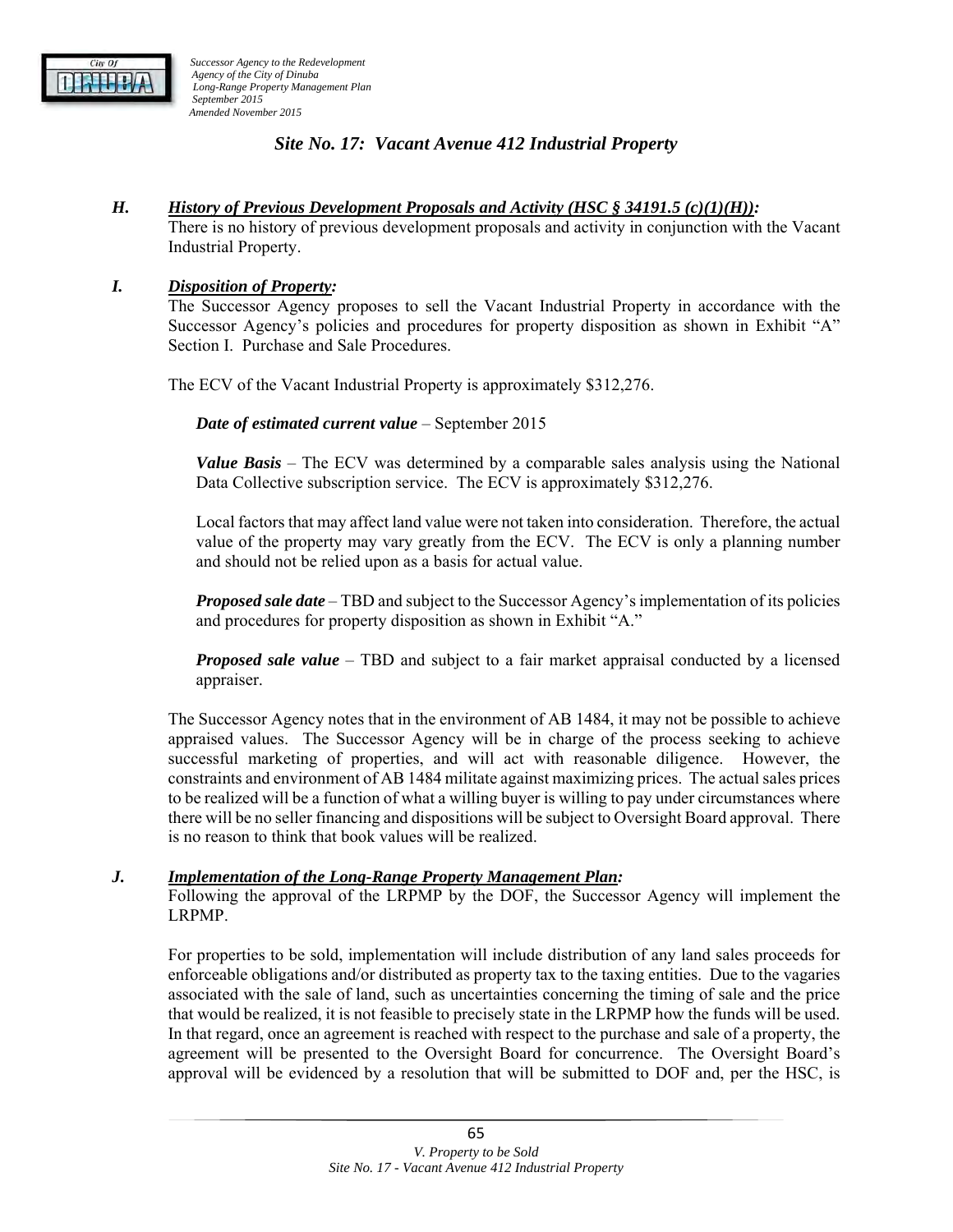

## *Site No. 17: Vacant Avenue 412 Industrial Property*

subject to DOF's review. That resolution will include or refer to a staff report which describes with greater particularity, once more facts are known, how the proceeds of sale will be distributed. As noted in Section I – Introduction of the LRPMP, the LRPMP provides that proceeds of the sale may be used for enforceable obligations and/or distributed as property tax to the taxing entities through the County Auditor-Controller. The need to retain some or all of the proceeds of sale for enforceable obligations will depend on whether there is a short-fall in RPTTF in the ROPS cycle during which the escrow is anticipated to close. If a short-fall were to occur in the RPTTF at that time, then all or a portion of the sale proceeds should be used to fulfill an enforceable obligation with any remaining sale proceeds then distributed as property tax to the taxing entities through the County Auditor-Controller. If there is not a short-fall in RPTTF at the time of close of escrow, then land sale proceeds would be distributed as property tax to the taxing entities through the County Auditor-Controller in a manner described at the time of Oversight Board approval as to a particular property sale. Since it is impossible to foresee when and if a short-fall in the RPTTF may occur, or when the property will be sold, the use of the sale proceeds cannot be specifically determined at this time and, therefore, cannot be stated with greater particularity in the LRPMP. However, it is clear that at the time a sale takes place, the sale will be brought back to the Oversight Board and will be subject to review.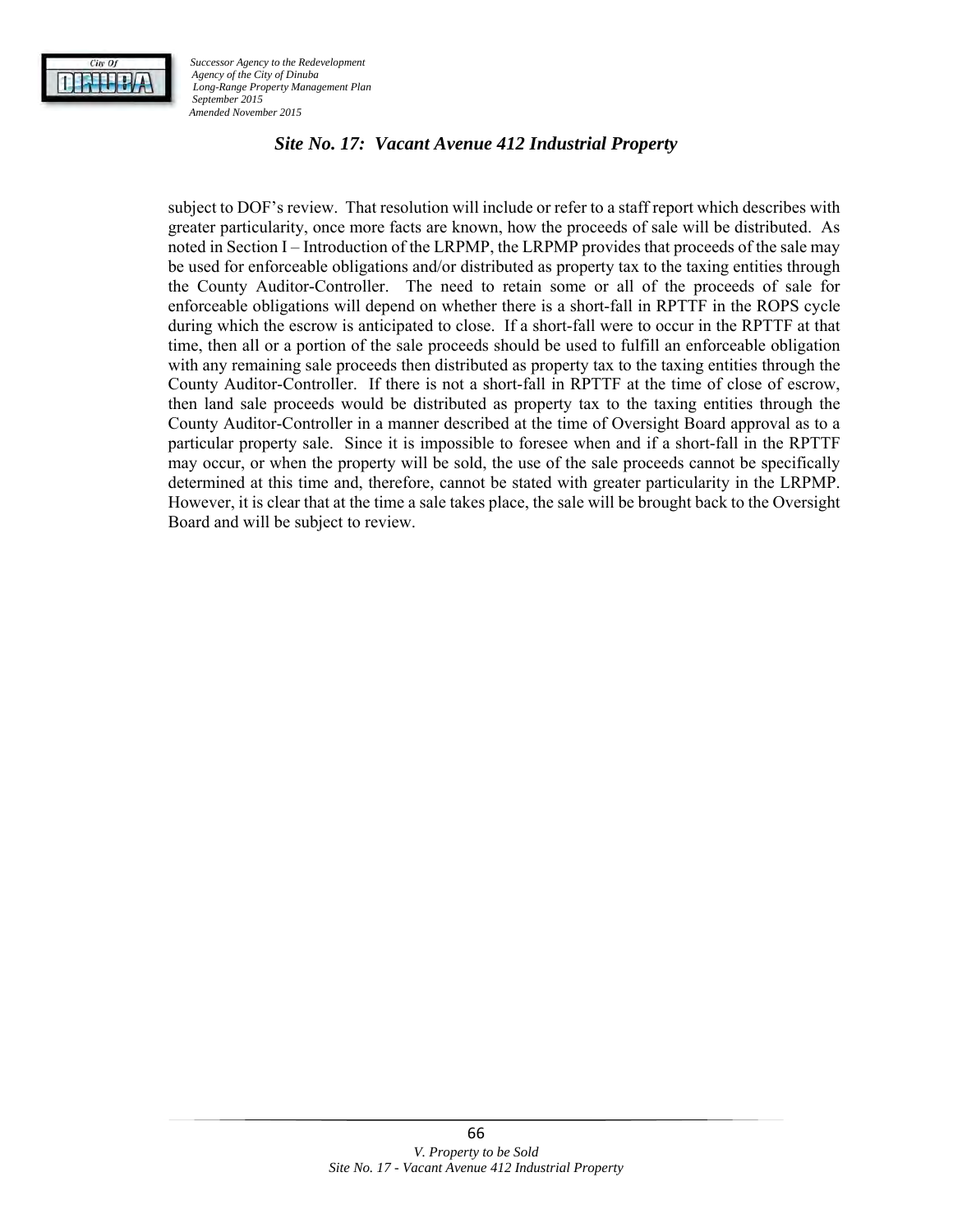

## *Site No. 18: Vacant S. "L" Street Commercial Property*

*Address: APN: 220 S. "L" Street 017-141-010* 





## *A. Permissible Use (HSC § 34191.5 (c)(2)):*

Site No. 18 is the Vacant S. "L" Street Commercial Property (the "Vacant Commercial Property") and is proposed to be sold by the Successor Agency.

#### *B. Acquisition of Property (HSC § 34191.5 (c)(1)(A) and § 34191.5 (c)(1)(B)):*

The Vacant Commercial Property was acquired by the Agency in June 2010 and carries a Book Value of \$65,180.

The Vacant Commercial Property was acquired by the Agency in order to meet the revitalization goals of City and the Agency to alleviate the existence and spread of physical and economic blight.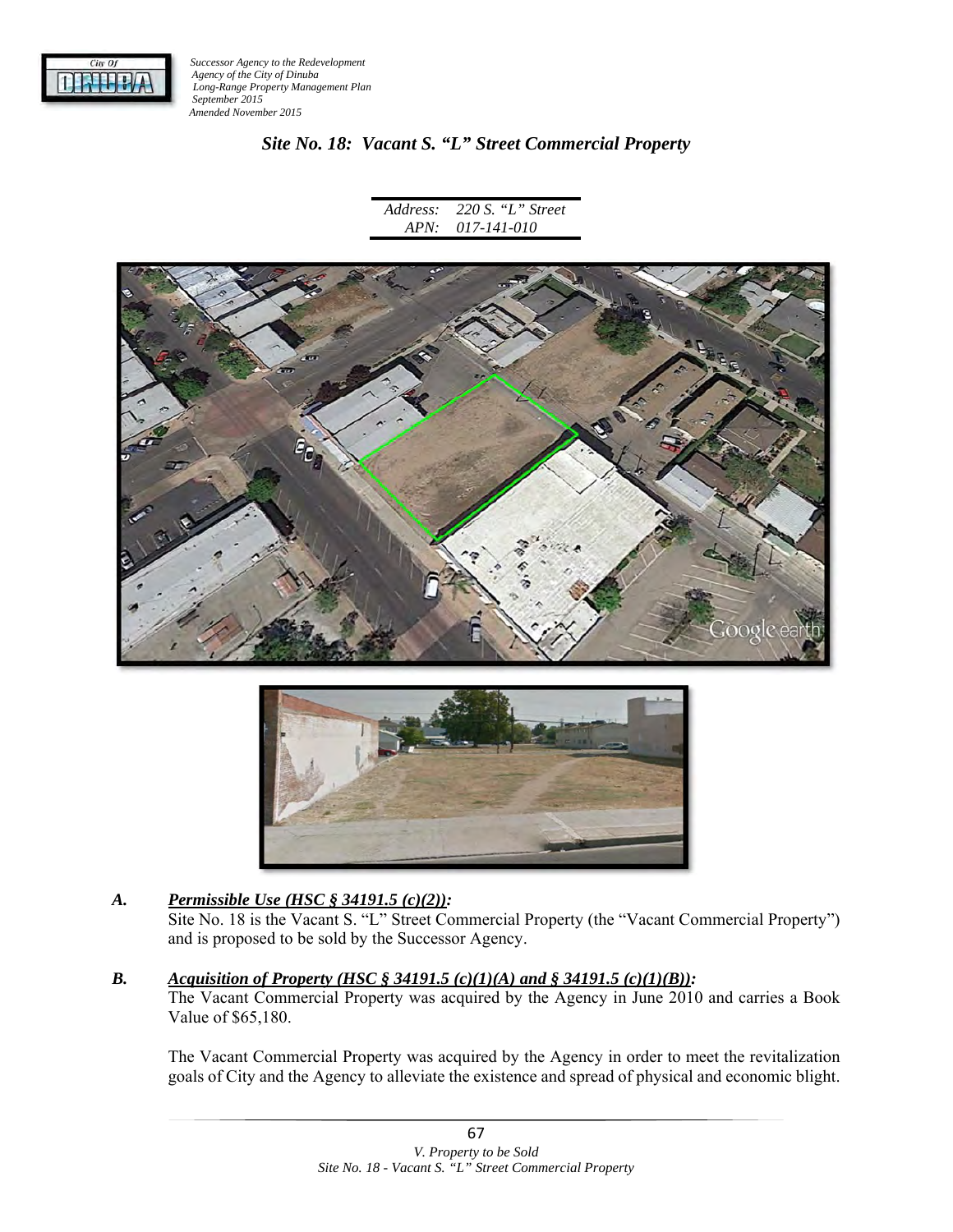

## *Site No. 18: Vacant S. "L" Street Commercial Property*

The estimated current value (the "ECV") of the Vacant Commercial Property is approximately \$36,000.

#### *C. Site Information (HSC § 34191.5 (c)(1)(C)):*

The Vacant Commercial Property consists of one (1) 0.36-acre parcel (APN: 017-141-010) and is locate at 220 S. "L" Street.

The Vacant Commercial Property is zoned Downtown Commercial District (C-2). The C-2 land use designation applies to the commercial core of the city, as may be designated by the general plan. These areas constitute the primary commercial district of the community where a wide range of retail, financial, governmental, professional, business service and entertainment activities and uses are encouraged to concentrate to serve the entire community.

#### *D. Estimated Current Value (HSC § 34191.5 (c)(1)(D)):*

To determine the ECV for the Vacant Commercial Property, a comparable sales analysis was conducted by the Successor Agency in September 2015, through the National Data Collective. The ECV was determined to be approximately \$36,000.

Local factors were not taken into consideration in determining the ECV of this site. Therefore, the actual value of the property may vary significantly from the ECV. The ECV is only a rough estimate planning number and should not be relied upon as a basis for actual value. The real value of the property cannot be determined without an appraisal.

## *E. Site Revenues (HSC § 34191.5 (c)(1)(E)):*

There are no site revenues generated from the Vacant Commercial Property.

#### *F. History of Environmental Contamination (HSC § 34191.5 (c)(1)(F)):*

There is no history of environmental contamination or reports in conjunction with the Vacant Commercial Property.24

*G. Potential for Transit Oriented Development (TOD) and the Advancement of Planning Objectives of the Successor Agency (HSC § 34191.5 (c)(1)(G)):* 

There is no potential for a TOD in conjunction with Vacant Commercial Property.

Selling the Vacant Commercial Property advances the planning objectives of the Successor Agency and the City to develop and revitalize this area of the community through the creation of opportunities for private investment in the City.

*H. History of Previous Development Proposals and Activity (HSC § 34191.5 (c)(1)(H)):*  There is no history of previous development proposals and activity in conjunction with the Vacant Commercial Property.

<sup>&</sup>lt;sup>24</sup> http://geotracker.waterboards.ca.gov/profile\_report.asp?global\_id=T0610725070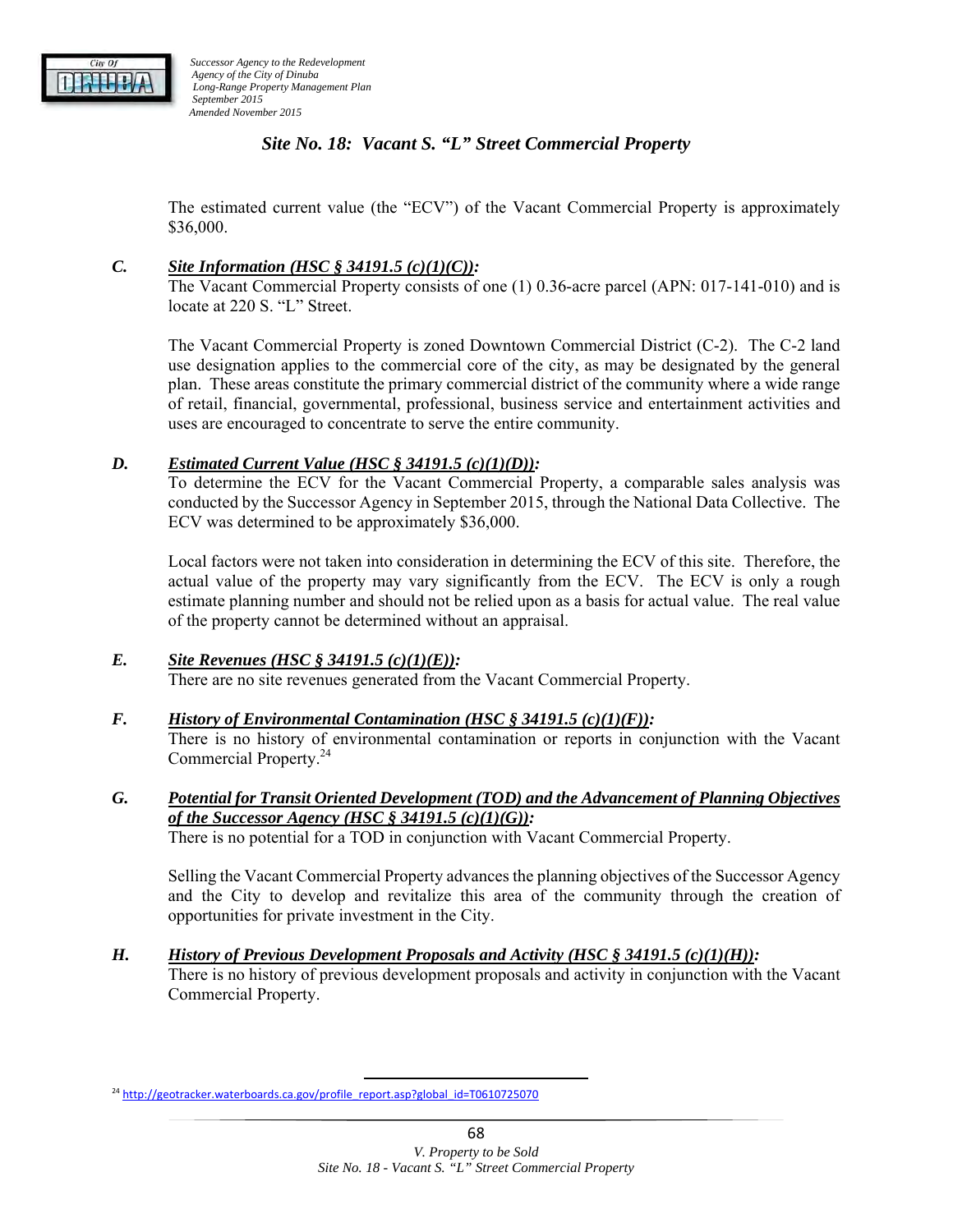

## *Site No. 18: Vacant S. "L" Street Commercial Property*

### *I. Disposition of Property:*

The Successor Agency proposes to sell the Vacant Commercial Property in accordance with the Successor Agency's policies and procedures for property disposition as shown in Exhibit "A" Section I. Purchase and Sale Procedures.

The ECV of the Vacant Commercial Property is approximately \$36,000.

*Date of estimated current value* – November 2015

*Value Basis* – The ECV was determined by a comparable sales analysis using the National Data Collective subscription service. The ECV is approximately \$36,000.

Local factors that may affect land value were not taken into consideration. Therefore, the actual value of the property may vary greatly from the ECV. The ECV is only a planning number and should not be relied upon as a basis for actual value.

*Proposed sale date* – TBD and subject to the Successor Agency's implementation of its policies and procedures for property disposition as shown in Exhibit "A."

*Proposed sale value* – TBD and subject to a fair market appraisal conducted by a licensed appraiser.

The Successor Agency notes that in the environment of AB 1484, it may not be possible to achieve appraised values. The Successor Agency will be in charge of the process seeking to achieve successful marketing of properties, and will act with reasonable diligence. However, the constraints and environment of AB 1484 militate against maximizing prices. The actual sales prices to be realized will be a function of what a willing buyer is willing to pay under circumstances where there will be no seller financing and dispositions will be subject to Oversight Board approval. There is no reason to think that book values will be realized.

#### *J. Implementation of the Long-Range Property Management Plan:*

Following the approval of the LRPMP by the DOF, the Successor Agency will implement the LRPMP.

For properties to be sold, implementation will include distribution of any land sales proceeds for enforceable obligations and/or distributed as property tax to the taxing entities. Due to the vagaries associated with the sale of land, such as uncertainties concerning the timing of sale and the price that would be realized, it is not feasible to precisely state in the LRPMP how the funds will be used. In that regard, once an agreement is reached with respect to the purchase and sale of a property, the agreement will be presented to the Oversight Board for concurrence. The Oversight Board's approval will be evidenced by a resolution that will be submitted to DOF and, per the HSC, is subject to DOF's review. That resolution will include or refer to a staff report which describes with greater particularity, once more facts are known, how the proceeds of sale will be distributed. As noted in Section I – Introduction of the LRPMP, the LRPMP provides that proceeds of the sale may be used for enforceable obligations and/or distributed as property tax to the taxing entities through